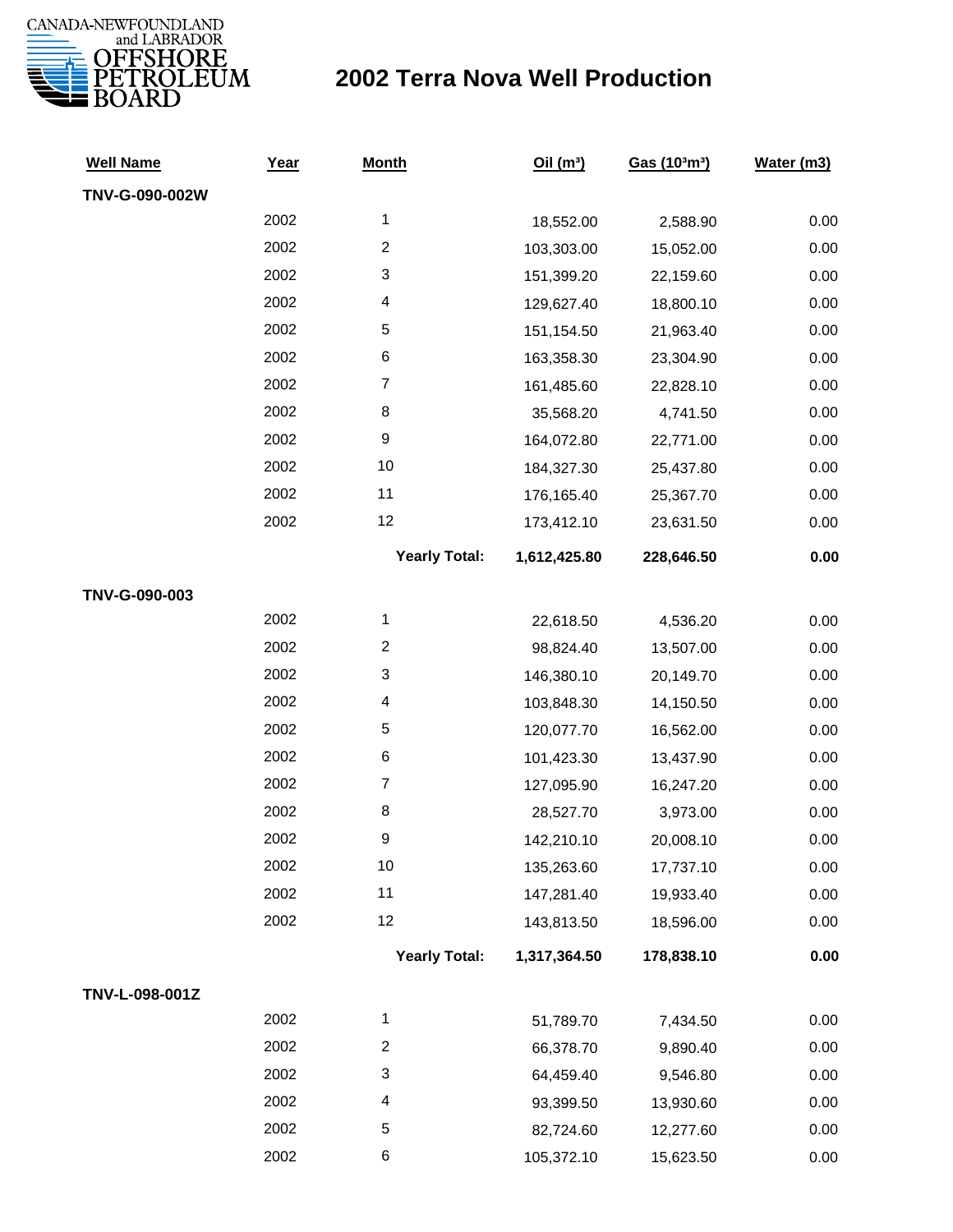

## **2002 Terra Nova Well Production**

| <b>Well Name</b> | Year | <b>Month</b>         | Oil(m <sup>3</sup> ) | Gas (103m3) | Water (m3) |
|------------------|------|----------------------|----------------------|-------------|------------|
|                  | 2002 | $\overline{7}$       | 134,091.70           | 19,828.70   | 0.00       |
|                  | 2002 | 8                    | 23,373.10            | 3,654.10    | 0.00       |
|                  | 2002 | 9                    | 83,726.80            | 12,708.10   | 0.00       |
|                  | 2002 | 10                   | 115,673.00           | 16,932.70   | 0.00       |
|                  | 2002 | 11                   | 140,596.40           | 23,054.60   | 0.00       |
|                  | 2002 | 12                   | 132,795.00           | 27,647.80   | 0.00       |
|                  |      | <b>Yearly Total:</b> | 1,094,380.00         | 172,529.40  | 0.00       |
| TNV-L-098-002    |      |                      |                      |             |            |
|                  | 2002 | $\overline{c}$       | 84,638.00            | 12,983.00   | 0.00       |
|                  | 2002 | 3                    | 46,101.60            | 7,024.20    | 0.00       |
|                  | 2002 | 4                    | 90,386.10            | 13,950.90   | 0.00       |
|                  | 2002 | 5                    | 70,415.80            | 10,801.30   | 0.00       |
|                  | 2002 | 6                    | 72,314.30            | 10,853.40   | 0.00       |
|                  | 2002 | $\overline{7}$       | 57,674.80            | 8,585.80    | 0.00       |
|                  | 2002 | 8                    | 11,043.60            | 1,541.50    | 0.00       |
|                  | 2002 | 9                    | 33,122.10            | 4,841.90    | 0.00       |
|                  | 2002 | 10                   | 44,184.60            | 6,457.20    | 0.00       |
|                  | 2002 | 11                   | 49,409.10            | 7,451.50    | 0.00       |
|                  | 2002 | 12                   | 3,021.60             | 434.00      | 0.00       |
|                  |      | <b>Yearly Total:</b> | 562,311.60           | 84,924.70   | 0.00       |
| TNV-L-098-004    |      |                      |                      |             |            |
|                  | 2002 | $\mathbf{1}$         | 46,513.60            | 6,430.60    | 0.00       |
|                  | 2002 | $\overline{c}$       | 78,737.80            | 11,302.70   | 0.00       |
|                  | 2002 | 3                    | 145,426.30           | 20,797.60   | 0.00       |
|                  | 2002 | 4                    | 161,910.70           | 23,345.60   | 0.00       |
|                  | 2002 | 5                    | 158,242.80           | 22,747.50   | 0.00       |
|                  | 2002 | 6                    | 156,582.00           | 22,132.00   | 0.00       |
|                  | 2002 | 7                    | 127,617.30           | 18,164.80   | 0.00       |
|                  | 2002 | 8                    | 24,180.20            | 3,204.60    | 0.00       |
|                  | 2002 | 9                    | 100,734.90           | 14,347.70   | 0.00       |
|                  | 2002 | $10$                 | 131,479.20           | 17,885.30   | 0.00       |
|                  | 2002 | 11                   | 181,347.30           | 25,846.80   | 0.00       |
|                  | 2002 | 12                   | 181,606.00           | 24,624.70   | 0.00       |
|                  |      | <b>Yearly Total:</b> | 1,494,378.10         | 210,829.90  | 0.00       |
| TNV-L-098-007X   |      |                      |                      |             |            |
|                  | 2002 | $10\,$               | 4,616.90             | 2,710.30    | 0.00       |